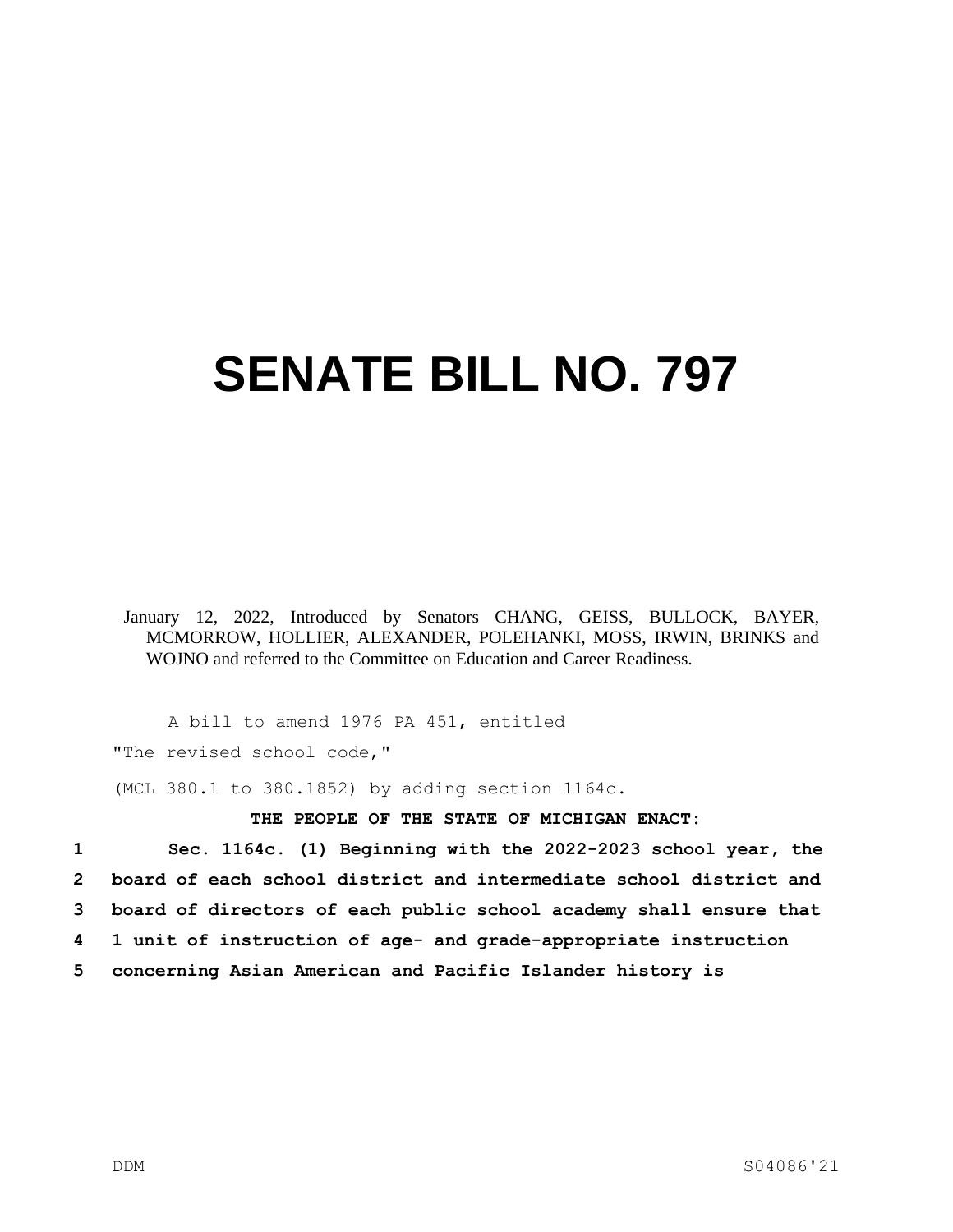**incorporated in the history curriculum provided to pupils enrolled in the school district, intermediate school district, or public school academy. The instruction concerning Asian American and Pacific Islander history described in this subsection must cover, but is not limited to, historical Asian American and Pacific Islander events, including, but not limited to, all of the following:**

 **(a) The contributions made by individual Asian Americans and Pacific Islanders in government, the arts, humanities, and sciences and the contributions of Asian American and Pacific Islander communities to the economic, cultural, social, and political development of the United States.**

 **(b) The history of Asian Americans and Pacific Islanders in this state and the Midwest that must include, but is not limited to, coverage of past policies that were discriminatory toward Asian Americans and Pacific Islanders.**

 **(c) The contributions of Asian Americans and Pacific Islanders toward advancing civil rights from the nineteenth century onward.**

 **(2) The superintendent of public instruction may adopt or develop and make available to school districts, intermediate school districts, and public school academies instructional materials, including, but not limited to, materials produced by the Public Broadcasting Service, that may be used as guidelines for the development of the 1 unit of instruction described in subsection (1).**

 **(3) The superintendent of each school district or intermediate school district or the chief administrator of each public school academy shall monitor the school district's, intermediate school district's, or public school academy's compliance with this**